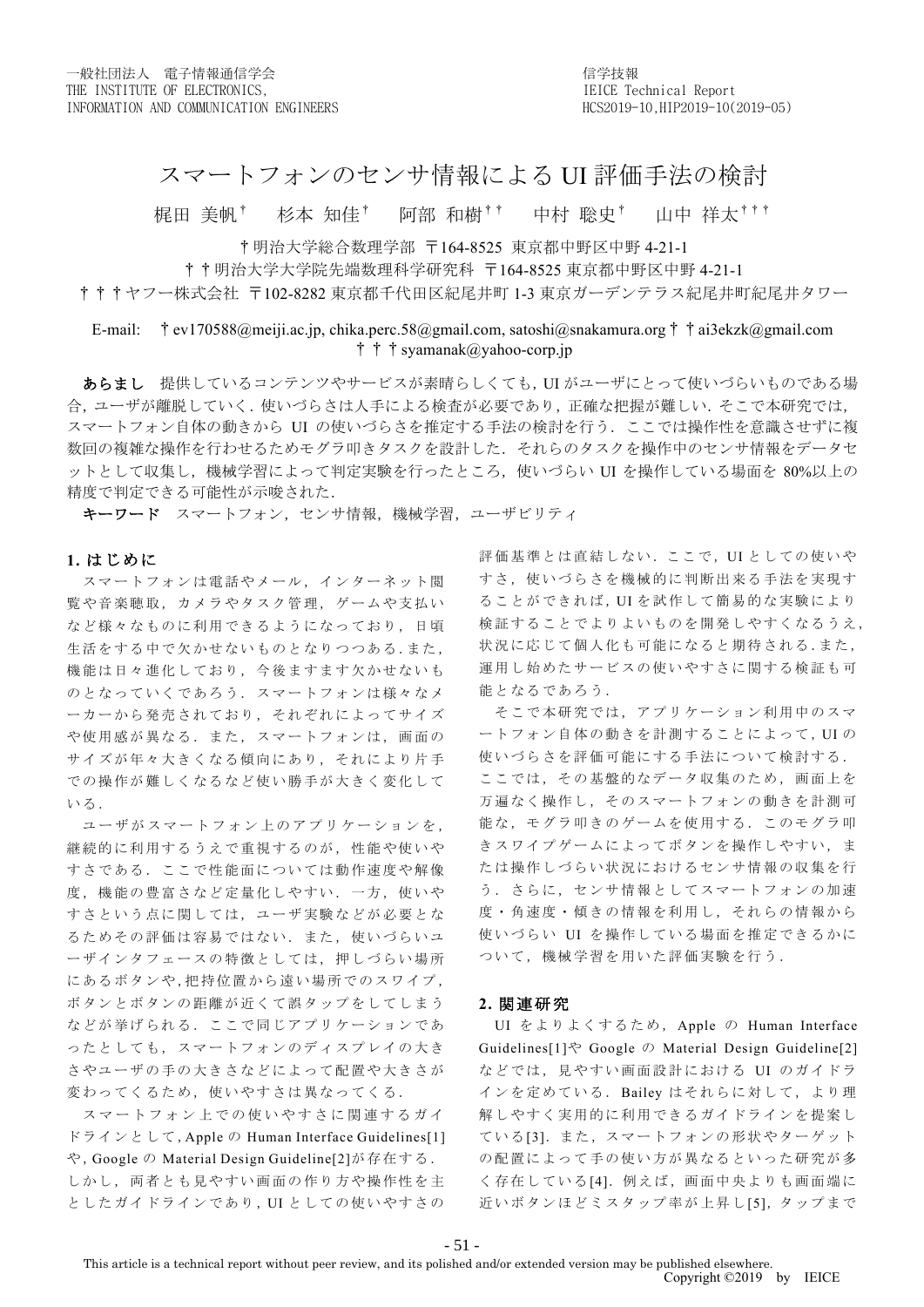の所要時間も長くなる[6]. また, Napier[7]はその UI 自 体の形状や背景によって持ち方が変わるということを 調査により明らかにしている. 他にも、Boringらは携 帯デバイスの持ち方と親指の使い方に関する研究をし ている[8]. 本研究では、こうした UI の使いやすさに ついて、スマートフォンのセンサ情報をもとに機械的 に判断可能とすることを目的としている.

また、UI 改善に関する研究にも様々なものが存在し ている. Nielsen ら[9]はユーザビリティの問題点の評 価の改善を繰り返し行うヒューリスティック評価法を 定めている. 他にも Lewis ら[10]はコグニティブウォ ークスルー法を提示している. また、 ユーザの Web ペ ージ遷移やインタラクションを可視化することによっ て自動で発見しようという研究も存在している[11].

一方, Tajima ら[12]は, Web ページの入力フォーム を改善する方法として、入力ミスが起きた際に自動で その入力ミスをユーザに提示する方法を提案している. また、樋川ら[13]は普段利用する、ユーザがわからなく て調べる使い方の Web ページを開いた際に理解しや すくする方法を提案している. このように, UI 改善に 関する様々な研究が存在するが、本研究では、そもそ もスマートフォンのセンサ情報を利用し、より良い UI の実現にあたり、評価を自動で行うことができるよう な手法を検討するものである.

# 3. データセット構築

本研究では、スマートフォン上での使いやすい操作 と、使いづらい操作を機械的に判定することを目的と している. そこで本研究では、スマートフォン上でユ ーザに様々な操作をしてもらい、その操作によるセン サの動きに関する情報を取得し、それらから機械学習 により判定を行う. 本章では、その機械学習のための データセットを構築する.

# 3.1. データ収集タスク

データセット構築のため、実際にスマートフォン上 で画面上を万遍なく操作してもらうデータ収集タスク を用意する. 今回はデータ収集タスクとして、図1に 示すようなモグラ叩きタスクを用意した、モグラ叩き をタスクとして設定した理由は、画面内を複数に分割 した領域内を万遍なく操作するように要求することが 容易であり、画面上で起こるアクションに対して即座 に反応することを要求し、実験協力者に楽しんで実験 に参加してもらえると考えたためである.

ここで、通常のモグラ叩きゲームでは、時間経過に よって出てくるモグラの頭数が増えていき、また、出 てくる・隠れるスピードも速くなっていく、その中で プレイヤは自身の瞬発力と動体視力を尽くし、出来る 限り多くのモグラを叩くというものである。しかし、



図 1 4×6マスのモグラ叩きタスク操作画面



図 2 4×6 マスと 4×7 マスのタスクの操作画面

この方法ではデータセットとして十分な操作を得るこ とができないという問題が存在する.

そこで、本研究では、モグラは1頭ずつ現れ、叩 かないと消えないように設定した。また、各種の操作 を要求するため、モグラは正面向き、左向き、右向き の3種類を用意し、それぞれタップ、左スワイプ、右 スワイプの操作により叩けるようにした。なお、通常 のモグラ叩きでは叩かなくてもモグラが一定時間で隠 れるが、今回は全ての操作を取るため、モグラが叩か れるまで出てきたモグラはそのまま穴から体を出し続 け、他のモグラは出てこないようにした.

我々はディスプレイサイズが大きいスマートフォ ンにおいて、その上下が操作しづらいと考えたため, 図 2 のように 4×6 マスからモグラが出てくるタスク と 4×7 マスからモグラが出てくるタスクの2種類を 用意し、それぞれでデータを収集した. 2種類の表示 方法を用意することで、異なる表示領域を操作する情 報を取得でき、それらの違いによる使いやすさ・使い づらさを観測することができる可能性があると考えた ためである.

なお、各場所における操作を網羅するため、どの 穴からも正面向き、右向き、左向きの3種類のモグラ が1回ずつ出てくるようにした. また、モグラが出現 する位置およびモグラの向きの順番についてはランダ ムとした. また、タスクを実験協力者に操作してもら っている間、スマートフォンのセンサ情報を常時取れ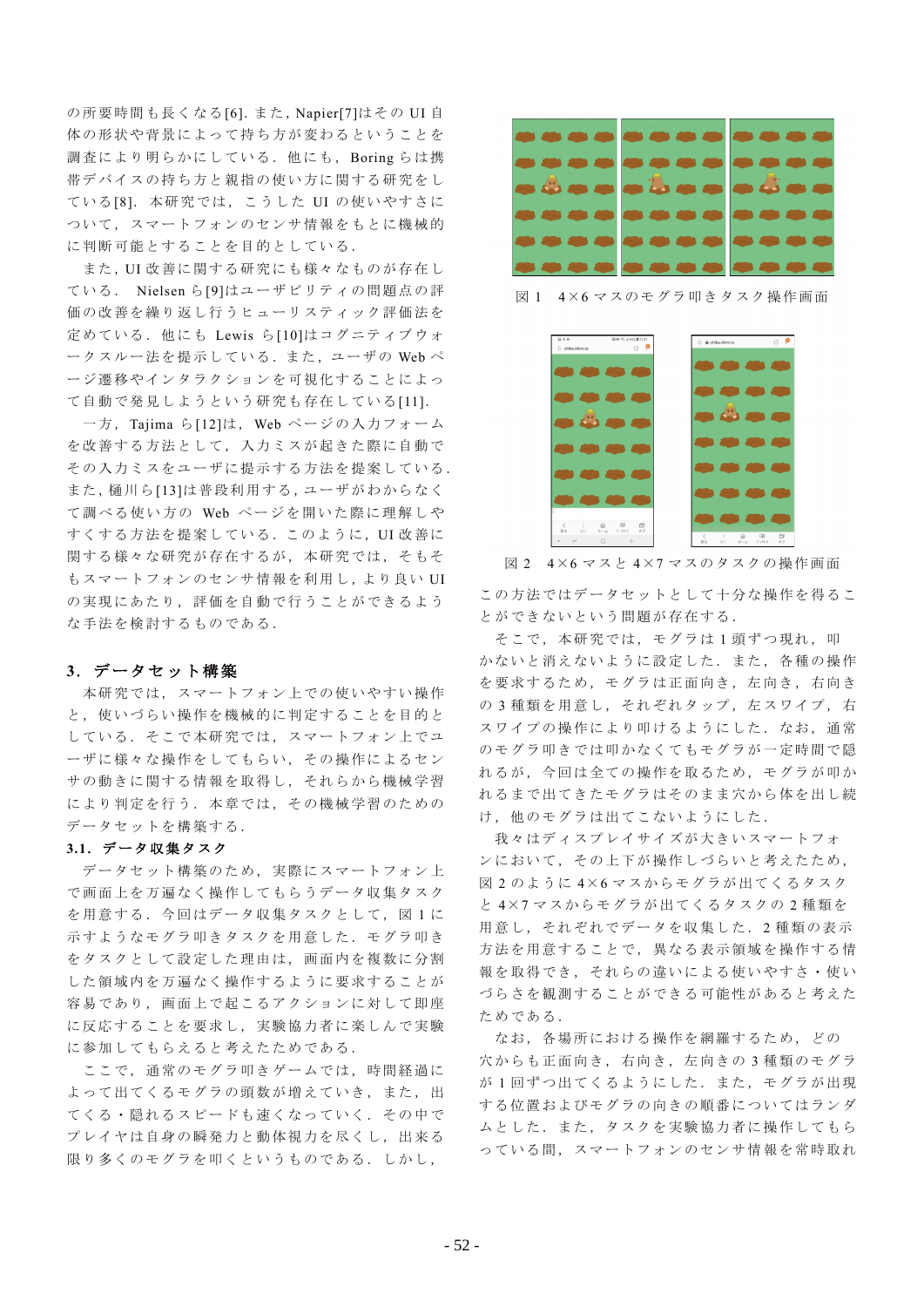# るようにした.

# 3.2. 実験設定

タスクでは、実験協力者にスマートフォンを用いて 3.1 節で説明したモグラ叩きゲームを 10 セットやって もらった. なお, 4×6 マスのタスクでは 24 マスから 合計 72 匹, 4×7 マスのタスクでは 28 マスから合計 84 匹のモグラを叩いてもらった. この際、本データを集 める前に、テストとして1セット行ってもらった.

4×6マスのタスクでは大学生 19 人 (男性 10 人, 女 性9人), 4×7マスのタスクでは大学生 28人 (男性 11 人、女性17人)に実験に参加してもらった。実験に使 用したスマートフォンは SAMSUNG の Galaxy S8 であ る. Galaxy S8 の仕様としては、 重さは 150g, デバイ ス自体の大きさは 149×68×8mm, タッチスクリーン の大きさは約 5.8 インチ, タッチを識別するモグラの 穴1マスあたりの大きさは実測 17.5mm×17.5mm であ る. モグラ叩きゲームを行う際、右手のみで持ち、操 作は親指限定とした。この理由としては、ほかの指で 操作することでスマートフォンの操作の仕方に統制が 取れなくなってしまうと考えたためである. また、回 転椅子ではなく、固定された椅子に座ること、肘をつ かず、自然にスマートフォンを持ってもらうことなど により実験条件をできるだけ統制した. さらに、実験  $\nabla^2$   $\sigma$   $\vec{x}$   $\vec{y}$   $\vec{z}$   $\vec{y}$   $\vec{z}$   $\vec{z}$   $\vec{y}$   $\vec{z}$   $\vec{z}$   $\vec{y}$   $\vec{z}$   $\vec{z}$   $\vec{y}$   $\vec{z}$   $\vec{z}$   $\vec{y}$   $\vec{z}$   $\vec{z}$   $\vec{y}$   $\vec{z}$   $\vec{z}$   $\vec{z}$   $\vec{z}$   $\vec{z}$   $\vec{y}$   $\vec{z}$  傾きを取得し, 記録した.

モグラ叩きタスクが 10 セット終了した後、アンケ ートに回答してもらった。ここで質問した項目は、普 段のスマートフォンの持ち方、モグラの出てくる穴· 操作ごとの操作の難しさ(簡単な操作であれば 1,難 しい操作であれば 7)の7段階評価である.

# 4. 分析

# 4.1. 操作の難しさに関するアンケート分析

実験終了後に回答してもらったアンケートをもとに, モグラの穴・操作ごとの7段階評価の平均・標準偏差 を調べた. 結果は図  $3 \sim 6$ に示す通りである.

図3の各マスの操作しづらさに関するアンケート結 果より、4×6マスのタスクにおいては画面の中心部分 が操作しやすく、画面の左端および右端が操作しづら いという結果が得られた. 特に、左スワイプによる左 端の操作は評価値の平均が5以上であり、他の操作に 比べて操作しづらい状況であることがわかる. また, 画面の右端についても中心部分に比べて操作しづらい ことがわかるが、図4より左端に比べて右端の方が評 価値の標準偏差が高いことから、右端の操作に関して は操作しづらさに個人差があると考えられる.さらに, 図 5 および図 6 より, 4×7 マスのタスクにおいても同 様の結果が得られたが、どの操作においても上端およ

| 左スワイプの平均                                           | タップの平均 |  |  | 右スワイプの平均 |  |  |  |
|----------------------------------------------------|--------|--|--|----------|--|--|--|
| 6.5 4.3 4.2 4.4 4.6 3.1 2.7 3.3 5.1 3.6 3.7 4.9    |        |  |  |          |  |  |  |
| 5.6 2.6 2.4 3.5 4.2 1.9 1.9 2.6 4.4 2.2 2.2 4.2    |        |  |  |          |  |  |  |
| 5.5 1.9 1.8 3.6 3.6 1.2 1.1 2.6 4.3 1.5 1.6 4.4    |        |  |  |          |  |  |  |
| 5.5 1.7 1.6 3.7 3.6 1.1 1.2 2.5 4.3 1.4 1.4 4.2    |        |  |  |          |  |  |  |
| 2.0 1.9 3.8 3.9 1.3 1.5 2.8 4.1 1.8 1.9 4.5<br>5.6 |        |  |  |          |  |  |  |
| 6.3 3.4 3.2 4.0 4.5 2.1 2.0 3.2 4.7 2.9 2.8 4.8    |        |  |  |          |  |  |  |

4×6マスのタスクの操作しづらさの平均

|  | 左スワイプの標準偏差 |  |  |  | タップの標準偏差 ┃┃右スワイプの標準偏差                                       |  |  |
|--|------------|--|--|--|-------------------------------------------------------------|--|--|
|  |            |  |  |  | 0.88 1.56 1.39 1.60 1.46 1.55 1.34 1.33 1.29 1.49 1.65 1.65 |  |  |
|  |            |  |  |  | 1.35 1.50 1.38 1.70 1.56 1.23 1.19 1.31 1.23 1.14 1.15 1.88 |  |  |
|  |            |  |  |  |                                                             |  |  |
|  |            |  |  |  | 1.31 1.21 1.09 1.59 1.60 0.45 0.49 1.50 1.21 0.75 0.74 1.91 |  |  |
|  |            |  |  |  | 1.38 1.21 1.25 1.73 1.43 0.80 0.99 1.79 1.41 0.95 1.21 2.04 |  |  |
|  |            |  |  |  | 1.93 1.93 1.93 1.92 1.27 1.25 1.17 1.98 1.38 1.77 1.82 1.96 |  |  |

図 4 4×6 マスのタスクの操作しづらさの標準偏差

|     | 左スワイプの平均 |  |                                    | タップの平均 |  |  | 右スワイプの平均                                        |  |                         |  |  |
|-----|----------|--|------------------------------------|--------|--|--|-------------------------------------------------|--|-------------------------|--|--|
|     |          |  |                                    |        |  |  | 6.4 4.5 4.0 4.4 5.8 4.3 3.8 4.1 6.2 4.4 4.0 4.2 |  |                         |  |  |
|     |          |  | 5.9 3.0 2.8 3.2 4.7 2.3 2.1 3.0    |        |  |  |                                                 |  | $5.5$ 2.6 2.6 3.3       |  |  |
| 5.2 |          |  | 2. 1 1. 6 2. 5 4. 1 1. 7 1. 5 2. 8 |        |  |  |                                                 |  | $5.0$ $2.0$ $1.9$ $3.1$ |  |  |
|     |          |  | 5.5 2.0 1.6 2.5 4.3 1.6 1.4 2.8    |        |  |  |                                                 |  | $4.9$ 1.8 1.8 3.1       |  |  |
| 5.7 |          |  | 2.5 2.0 3.1 4.4 1.9 1.6 2.9        |        |  |  |                                                 |  | $5.2$ 2.3 2.3 3.3       |  |  |
|     |          |  | 6.4 3.3 2.9 3.7 5.1 2.7 2.4 3.4    |        |  |  |                                                 |  | $5.8$ 3.0 2.9 3.8       |  |  |
|     |          |  |                                    |        |  |  | 6.8 5.0 4.6 4.6 6.1 4.3 3.8 4.4 6.4 4.6 4.5 4.8 |  |                         |  |  |

図 5 4×7 マスのタスクの操作しづらさの平均

| 左スワイプの標準偏差                                                      |  |  | タップの標準偏差 |  |  |  | 右スワイプの標準偏差 |  |  |  |  |
|-----------------------------------------------------------------|--|--|----------|--|--|--|------------|--|--|--|--|
| 0.86 1.82 1.66 1.70 1.40 1.77 1.66 1.67 0.89 1.86 1.86 2.18     |  |  |          |  |  |  |            |  |  |  |  |
| 1.38 1.46 1.47 1.68   1.83 1.51 1.36 1.48   1.40 1.29 1.35 1.77 |  |  |          |  |  |  |            |  |  |  |  |
| 1.70 1.39 1.05 1.59 1.86 1.16 0.87 1.48 1.71 1.21 1.08 1.80     |  |  |          |  |  |  |            |  |  |  |  |
| 1.64 1.41 1.08 1.57   1.94 1.12 0.86 1.68   1.65 1.17 1.07 1.91 |  |  |          |  |  |  |            |  |  |  |  |
| 1.51 1.55 1.24 1.65   1.95 1.25 0.98 1.68   1.42 1.33 1.25 1.83 |  |  |          |  |  |  |            |  |  |  |  |
| 0.94 1.79 1.61 1.71 1.80 1.71 1.39 1.86 1.33 1.70 1.65 2.04     |  |  |          |  |  |  |            |  |  |  |  |
| 0.62 1.74 1.59 1.87 1.44 1.81 1.74 1.89 0.94 1.67 1.70 2.18     |  |  |          |  |  |  |            |  |  |  |  |

 $\overline{\boxtimes}$  6 4×7 マスのタスクの操作しづらさの標準偏差

び下端の操作が 4×6 マスのタスクより評価値が高く, 操作しづらい状況が見られた.

将来的にはユーザごとに操作のしやすさしづらさ を判定可能とすることを目指すが、本研究ではその一 歩目として、多くのユーザが操作しづらいと感じる操 作を判定可能なのかについて検討を行うため、ユーザ の評価より、今回は使いやすい状況と使いづらい状況 を判定するための実験として,中心部分の操作と左端· 右端の操作を判定する実験と, 4×6マスのタスクにお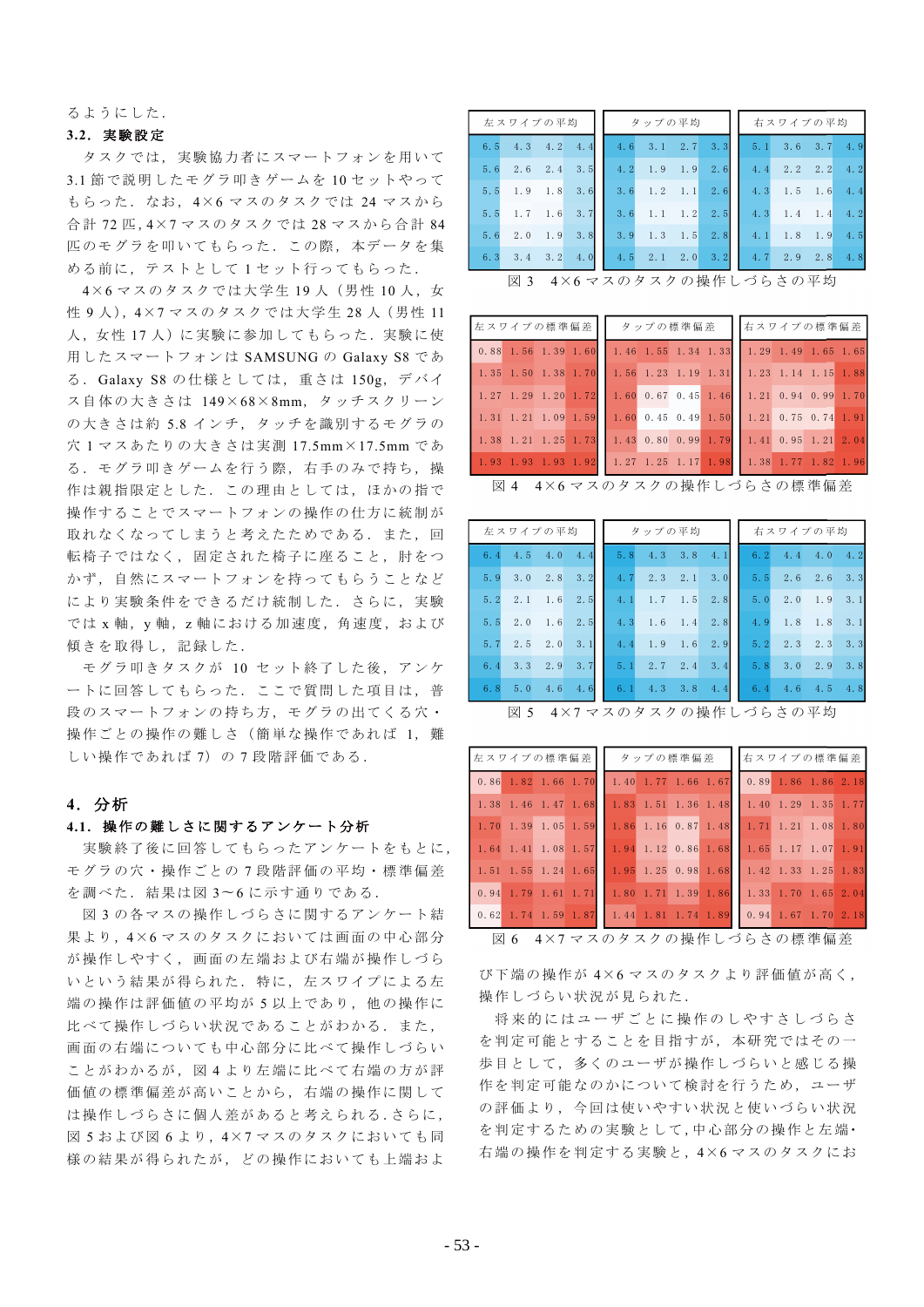ける上端·下端の操作と 4×7マスのタスクにおける上 端·下端の操作を判定する実験の2つを行う.

## 4.2. 中心部分と左端・右端の操作の判定実験

画面の中心部分の操作に比べて左端·右端の操作が 使いづらいことより、それぞれの操作におけるセンサ 情報から特徴量を抽出し、機械学習による判定実験を 行う. また、今回は左端と中央部分の左部分の操作を 判定する左側の判定実験と、右端と中央部分の右部分 を判定する右側の判定実験に分けて実験を行った. こ のように判定実験を左側·右側に分けた理由としては, 左右で操作しづらさに現われるユーザの振る舞いに違 いがあると考えたためである.

左側の判定実験について, 4×6マスのタスクにおい ては左端の上下端を抜いた中段4段部分の操作を使い づらい状況, 中央部の左側中段4段部分の操作を使い やすい状況とし, 4×7マスのタスクに置いては左端の 上下端を抜いた中段5段部分の操作を使いづらい状況, 中央部の左側中段5段部分の操作を使いやすい状況と した. また右側の判定実験についても同様に, 4×6マ スのタスクにおいては右端の上下端を抜いた中段4段 部分の操作を使いづらい状況, 中央部の右側中段4段 部分の操作を使いやすい状況とし、4×7マスのタスク に置いては右端の上下端を抜いた中段5段部分の操作 を使いづらい状況、中央部の右側中段5段部分の操作 を使いやすい状況とした.

次に、機械学習に必要な特徴量を抽出する。本実験 で利用するセンサ情報は、操作があった箇所の前後 0.5 秒を合わせた1秒におけるセンサ情報を対象とする. この1秒におけるセンサ情報から特徴量を抽出するが, センサの値については x 軸, y 軸, z 軸における最大 値・最小値・平均値を特徴量とした. ここで、データ セット構築ではセンサ情報として加速度・角速度・傾 きの情報を収集したが、傾きに関しては実験協力者の 体勢による違いが出ると考え、今回は利用しないこと とした. また,実際には操作自体と,操作の準備動作, 操作終了後の動作に特徴が現れると考えられたため, さらに1秒を特定の区間に分け、それぞれの区間にお けるセンサ情報から推定することとした. なお, 1 秒 を分ける区間の条件として、モグラを叩く前後 0.5 秒 をあわせた 1 秒全体 (区間 1s), モグラを叩く前後を 0.5 秒ずつ (区間 0.5s-0.5s), 0.4 秒・0.2 秒・0.4 秒 (区 間 0.4s-0.2s-0.4s), 0.4 秒 · 0.1 秒 · 0.1 秒 · 0.4 秒 (区間 0.4s-0.1s-0.1s-0.4s) の 4 種類を設定した.

これらのデータによる機械学習を行った、データ数 4×6 マスのタスクのデータセット構築の実験協力者 19 人分について合計 1,520 件のデータが生成された. また, 4×7 マスのタスクのデータセット構築の実験協 力者 28 人分について合計 2,790 件のデータが生成され た、なお、データの取得ができなかった部分があった ため、最大で 40 件程度のデータが欠損した状態で判 定を行ったものも存在する. これらのデータのうち, 学習データを75%,テストデータを25%とした. 学習 のアルゴリズムにはランダムフォレストを使用した.

# 4.3. 左右の使いやすさの判定精度

各区間条件による実験の結果は表1~表4である.

表 1 区間 1s の判定結果

|       | 4×6 マスのタスク |       | 4×7 マスのタスク  |       |       |  |  |
|-------|------------|-------|-------------|-------|-------|--|--|
| 操作    | 左側         | 右側    | 操作          | 左側    | 右側    |  |  |
| タップ   | 0.742      |       | 0.595 タップ   | 0.730 | 0.595 |  |  |
| 右スワイプ | 0.734      |       | 0.650 右スワイプ | 0.711 | 0.606 |  |  |
| 左スワイプ | 0.749      | 0.603 | 左スワイプ       | 0.746 | 0.612 |  |  |

表 2 区間 0.5s-0.5s の判定結果

|       | 4×6 マスのタスク |       |             | 4×7 マスのタスク |       |
|-------|------------|-------|-------------|------------|-------|
| 操作    | 左側         | 右側    | 操作          | 左側         | 右側    |
| タップ   | 0.766      | 0.680 | タップ         | 0.744      | 0.667 |
| 右スワイプ | 0.785      |       | 0.658 右スワイプ | 0.782      | 0.660 |
| 左スワイプ | 0.775      | 0.651 | 左スワイプ       | 0.766      | 0.648 |

表 3 区間 0.4s-0.2s-0.4s の判定結果

|       | 4×6 マスのタスク |       | 4×7 マスのタスク |       |       |  |  |
|-------|------------|-------|------------|-------|-------|--|--|
| 操作    | 左側         | 右側    | 操作         | 左側    | 右側    |  |  |
| タップ   | 0.779      | 0.664 | タップ        | 0.766 | 0.653 |  |  |
| 右スワイプ | 0.777      | 0.729 | 右スワイプ      | 0.759 | 0.684 |  |  |
| 左スワイプ | 0.799      | 0.683 | 左スワイプ      | 0.772 | 0.664 |  |  |

表 4 区間 0.4s-0.1s-0.1s-0.4s の判定結果

|       | 4×6 マスのタスク |               |             | 4×7 マスのタスク |       |
|-------|------------|---------------|-------------|------------|-------|
| 操作    | 左側         | 右側            | 操作          | 左側         | 右側    |
| タップ   | 0.761      | 0.680         | タップ         | 0.770      | 0.677 |
| 右スワイプ | 0.801      |               | 0.780 右スワイプ | 0.786      | 0.731 |
| 左スワイプ |            | $0.821$ 0.693 | 左スワイプ       | 0.799      | 0.685 |

区間 1s では最高でも 75%ほどの結果しか得られな かったが,区間 0.5s-0.5s 条件では,全ての値で約 65% を超え、最高は78.5%の精度が得られた. また、モグ ラを叩く直前, 直後をより細かく分けた区間 0.4s-0.2s-0.4s では, 65.3%から 79.9%の精度が得られた. これ により左側のタップ、左スワイプにおける精度と、右 側の右スワイプ, 左スワイプにおける精度が上がり, 一方で左側の右スワイプ、右側のタップにおける精度 は下がったことがわかった. さらに, 区間 0.4s-0.1s-0.1s-0.4s では、左側の右スワイプ、左スワイプ操作に おいて精度が 80%を超えた. その他の値も区間 0.4s-0.2s-0.4s 判定結果より上がっており, 1秒を0.4秒-0.1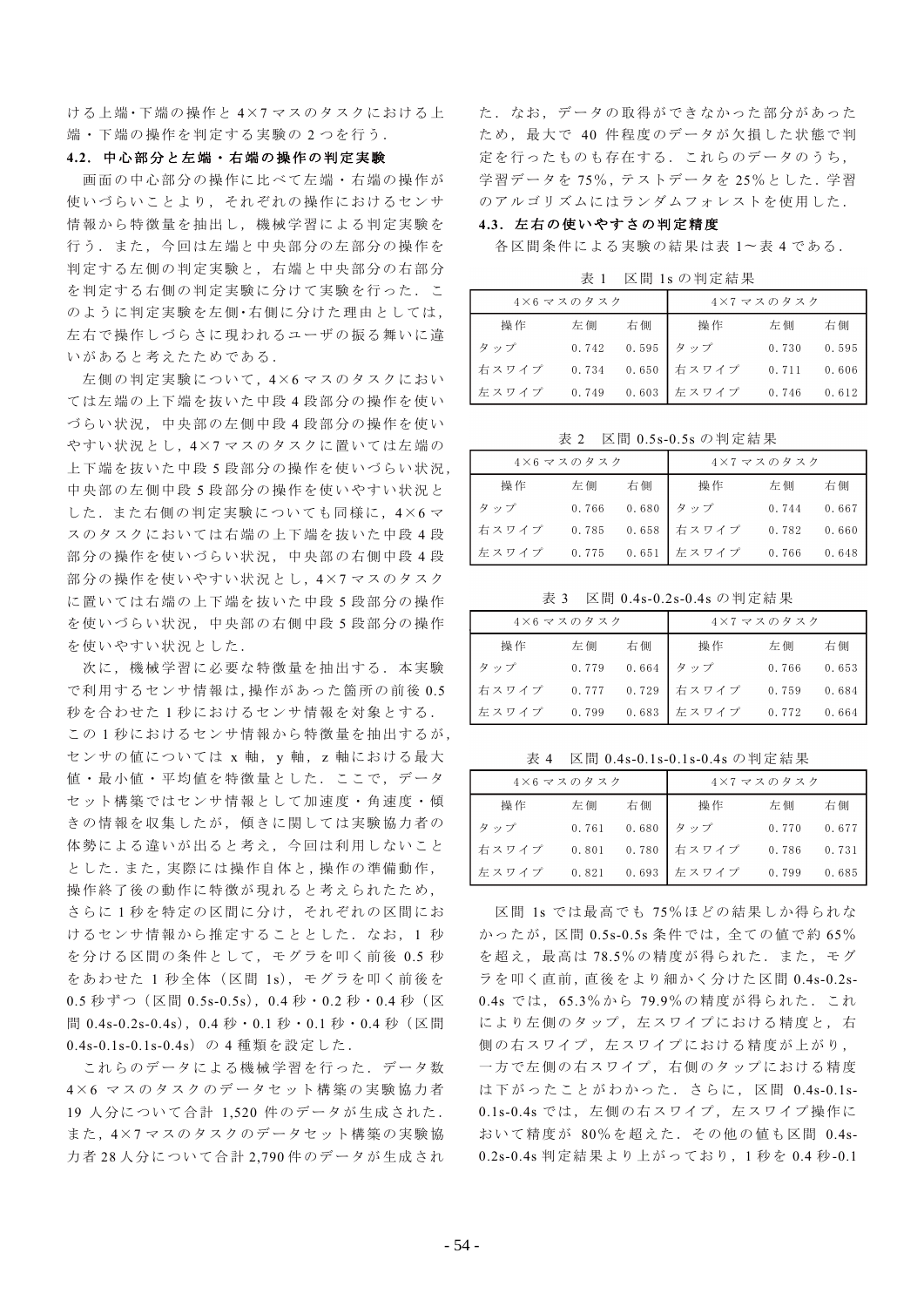秒-0.1 秒-0.4 秒で区切る手法がもっとも適切であると 老えられる。

# 4.4. 操作領域の違う上端·下端の操作の判定実験

4.1 節の結果より, 4×6 マスのタスクと 4×7 マスの タスクを比較したところ、上端および下端の操作にお いて 4×7 マスのタスクの方が操作しづらいことがわ かった. これは、操作が必要な領域を上下方向に広げ たことにより、より操作しづらい状況が発生したと考 えられる. そこで, 4×6マスのタスクにおける上端の 操作と 4×7 マスのタスクにおける上端の操作をそれ ぞれ使いやすい状況·使いづらい状況とみなし、判定 実験を行うこととする。また、上端と同じく下端につ いても同様に判定実験を行う.

上端側の判定実験について、 $4\times6$  マスのタスク, 4 ×7 マスのタスクそれぞれの最上段の行を比較する. 4  $\times$ 6 マスのタスクの最上段を使いやすい状況, 4×7 マ スのタスクの最上段を使いづらい状況とした。また下 端側の判定実験について, 4×6 マスのタスク, 4×7 マ スのタスクそれぞれの最下段の行を比較する. 4×6マ スのタスクの最下段を使いやすい状況, 4×7マスのタ スクの最下段を使いづらい状況とした.

機械学習に利用する特徴は 4.2 節の実験に同じく, 操作の前後 0.5 秒を合わせた 1 秒におけるセンサ情報 を対象とし、1 秒を特定の区間に分けたそれぞれの区 間におけるセンサ情報の最大値・最小値・平均値を特 徴量とする. また, 1 秒を分ける区間の条件も 4.2 節同 樣, 区間 1s, 区間 0.5s-0.5s, 区間 0.4s-0.2s-0.4s, 区間 0.4s-0.1s-0.1s-0.4s の 4 種類を設定した.

これらの条件をもとに,合計 1,876 件のデータが得 られ、このデータを用いた機械学習を行った. なお, データの取得ができなかった部分があったため、最大 で 30 件程度のデータが欠損した状態で判定を行った ものも存在する。これらのデータのうち、学習データ を75%,テストデータを25%とした. 学習のアルゴリ ズムにはランダムフォレストを使用した.

# 4.5. 上下の使いやすさの判定精度

各区間条件による実験の結果は表 5~表 8 である. この結果より, 区間 0.4s-0.1s-0.1s-0.4s で 79.5%~ 83.8%の精度を得られたことから、4.4 節の実験でも, ヒット前後 0.5 秒を区切る方法としては 0.4 秒·0.1 秒·  $0.1$ 秒· $0.4$ 秒が有効であることがわかった.

一方、これまでの実験では、センサ情報の1つであ るデバイスの傾きの情報について、実験協力者の体勢 などにより個人差が大きいと考えられるため利用して いなかった.しかし,特に操作対象が上下に広がると, 加速度や角速度だけでなく、そもそものデバイスの傾 きが大きく影響すると考えられる. そこで、ここでは 加速度·角速度に加え、傾き(傾きの最大値·最小値·

表 5 区間 1s の判定結果 表 6 区間 0.5s-0.5s の判定結果

| 操作    | $\mathbb{H}$ |       |  |  |
|-------|--------------|-------|--|--|
| タップ   | 0.786        | 0.821 |  |  |
| 右スワイプ | 0.791        | 0.802 |  |  |
| 左スワイプ | 0.809        | 0.801 |  |  |

操作 さしこ 下の | | 操作 の 上に の 下の | | | 操作 の の 上に の 下の 下 タップ 797 7 0.838 右スワイプ 795 0.  $0.806$ 左スワイプ 0 824  $0.820$ 

の判定結果 の判定結果

| 操作    |       |       |
|-------|-------|-------|
| タップ   | 0.773 | 0.806 |
| 右スワイプ | 0.765 | 0.773 |
| 左スワイプ | 0.798 | 0.781 |

Ʋ 7 ¾ǫ 0.4s-0.2s-0.4s Ʋ 8 ¾ǫ 0.4s-0.1s-0.1s-0.4s

| 操作                                   |                 |  | 操作          |                 |       |
|--------------------------------------|-----------------|--|-------------|-----------------|-------|
| マップー                                 | $0.773$ $0.806$ |  | タップ         | 0.786           | 0.814 |
| $S \cup 7$ $\rightarrow$ 0.765 0.773 |                 |  | 右スワイプ       | $0.754$ $0.791$ |       |
| くワイプ 0.798 0.781                     |                 |  | 左スワイプ 0.813 |                 | 0.786 |

表9 傾きを追加した上端·下端の判定結果

| 操作    | $\vdash$ |       |
|-------|----------|-------|
| タップ   | 0.868    | 0.877 |
| 右スワイプ | 0.858    | 0.865 |
| 左スワイプ | 0.877    | 0.868 |

表 10 傾きを追加した左右の操作の判定結果

| 4×6 マスのタスク |       |       | 4×7 マスのタスク  |       |       |
|------------|-------|-------|-------------|-------|-------|
| 操作         | 左側    | 右側    | 操作          | 左側    | 右側    |
| タップ        | 0.763 | 0.696 | タップ         | 0.754 | 0.680 |
| 右スワイプ      | 0.790 |       | 0.751 右スワイプ | 0.786 | 0.715 |
| 左スワイプ      | 0.813 | 0.683 | 左スワイプ       | 0.811 | 0.678 |

平均値)を追加したうえで判定を行った.

表 9 は, この傾きを追加して区間 0.4s-0.1s-0.1s-0.4s について上下の判定を行った結果である. この結果よ り、傾きを加えることにより精度がかなり向上し, 85.8%~87.7%の精度が得られたことがわかる.

この傾きを加えた手法をそのまま、4.2 節の左右の 判定に適用した結果が表10である。この結果より、左 右の操作自体の判定においてはあまり精度が上がらな かったことがわかる. つまり、傾きは上下に操作対象 が広くなったことを表しているものと考えられる.

# **5. 考察**

実験の結果より、画面の中央部分と左端・右端によ る使いやすい操作·使いづらい操作の判定実験は, 4× 6マスのタスクでは最大で 82.1%,4×7 マスのタスク では最大で 79.9%と、ある程度高い精度で判定できる ことがわかった. 今回,実験は左側・右側で分けて行 ったが、どの実験においても左側の判定精度の方が高 いという結果となった. この理由については右手でス マートフォンを持ち、左側の操作をするということは 単純に距離が遠く、これは多数の人が目的とする左側